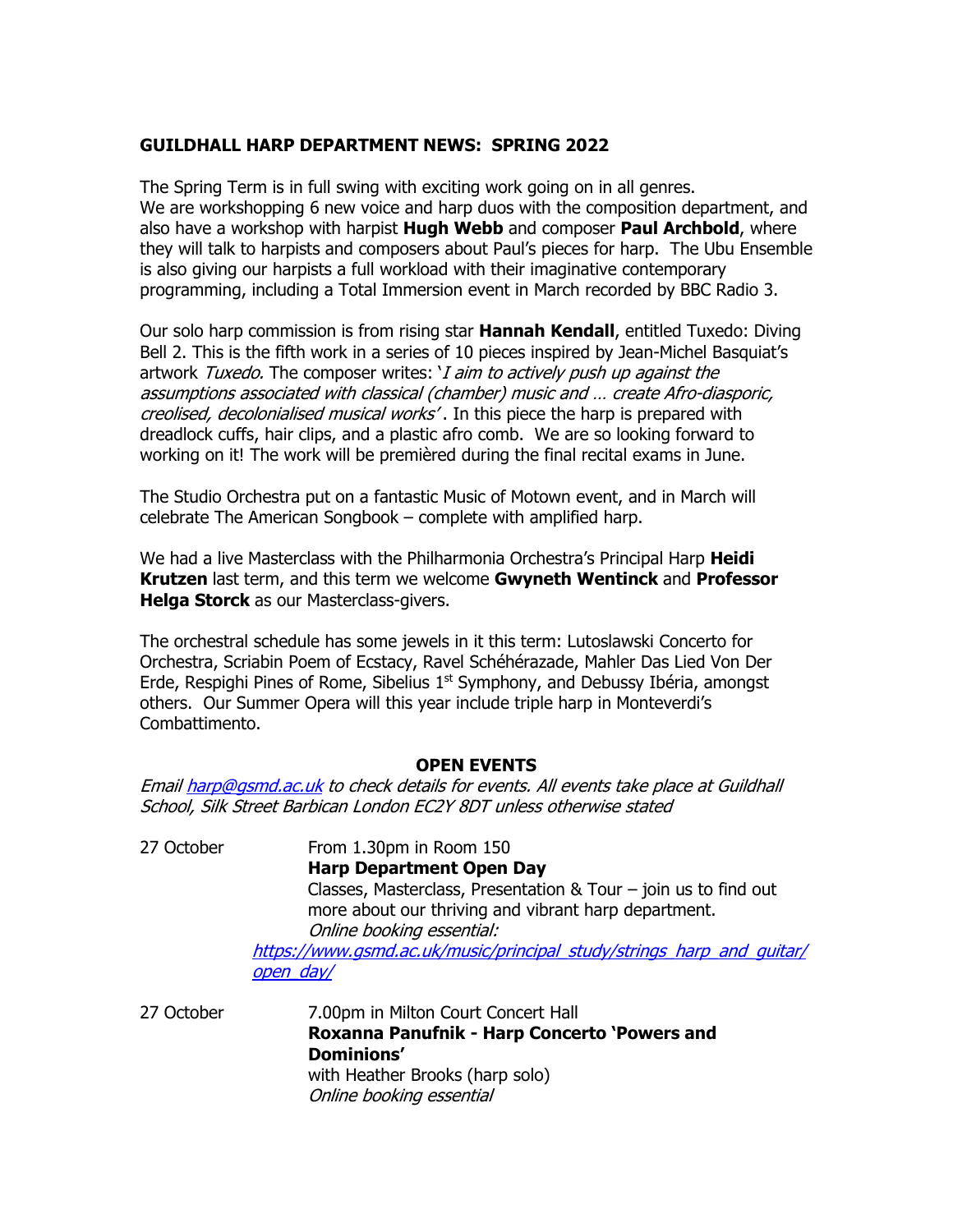[https://www.barbican.org.uk/whats-on/2021/event/guildhall](https://www.barbican.org.uk/whats-on/2021/event/guildhall-chamber-orchestra-conducted-by-joshua-weilerstein)[chamber-orchestra-conducted-by-joshua-weilerstein](https://www.barbican.org.uk/whats-on/2021/event/guildhall-chamber-orchestra-conducted-by-joshua-weilerstein)

| 15 November             | <b>Harp Audition Day</b>                                                                                                                                                                                                                                                                                                                                                                                            |
|-------------------------|---------------------------------------------------------------------------------------------------------------------------------------------------------------------------------------------------------------------------------------------------------------------------------------------------------------------------------------------------------------------------------------------------------------------|
| 24 January              | 6.00pm in Milton Court Concert Hall<br><b>Strings at Six</b><br><b>Works for solo harp, featuring</b><br><b>Heather Brooks and Vanessa Wagner</b><br>Légende by Henriette Renié<br>Three Sonatas by Domenico Scarlatti K380 - K466 - K152<br>Mouvement by André-François Marescotti<br>La Vida Breve by Manuel de Falla<br>Divertissement à la Française by André Caplet<br>Sicilienne Variée by Jean-Michel Damase |
| 26 January              | 7.00pm in the Silk Street Music Hall<br><b>Harp Department Concert</b><br>Featuring solos and chamber music                                                                                                                                                                                                                                                                                                         |
| wUid%5D=7124            | https://www.gsmd.ac.uk/about_the_school/view_all_events/?tx_julleevents_pi1%5Bsho                                                                                                                                                                                                                                                                                                                                   |
| 2-4 March<br>3 March    | <b>Visit of Professor Helga Storck</b><br><b>Schleswig Holstein Festival Orchestra Harp Auditions</b>                                                                                                                                                                                                                                                                                                               |
| 17 March                | 1.00pm at St Olave's Church, Hart Street, EC3R 7NB<br><b>Guildhall Harpists and Friends</b>                                                                                                                                                                                                                                                                                                                         |
| 22 March                | All day, venue t.b.c.<br><b>Masterclass with Gwyneth Wentinck</b>                                                                                                                                                                                                                                                                                                                                                   |
| 24 March                | 7.00pm at 14 Molasses Row, SW11 3UX<br><b>Salvi Showroom Showcase Concert</b>                                                                                                                                                                                                                                                                                                                                       |
| 16 May                  | 1.00pm in the Lecture Recital Room<br><b>Harp Department Concert</b><br>Featuring solos and chamber music                                                                                                                                                                                                                                                                                                           |
| 19 May<br>(data t.b.c.) | 1.00pm at St Olave's Church, Hart Street, EC3R 7NB<br><b>Guildhall Harpists and Friends</b>                                                                                                                                                                                                                                                                                                                         |
| 1 June                  | 6.00-8.30pm in Milton Court Concert Hall<br><b>Masters Final Recitals</b><br>6.00pm Vanessa Wagner<br>7.30pm Christopher Clarke                                                                                                                                                                                                                                                                                     |
| 7 June                  | 10.00am-12.30pm in the Music Hall<br><b>BMus Final Recitals</b>                                                                                                                                                                                                                                                                                                                                                     |